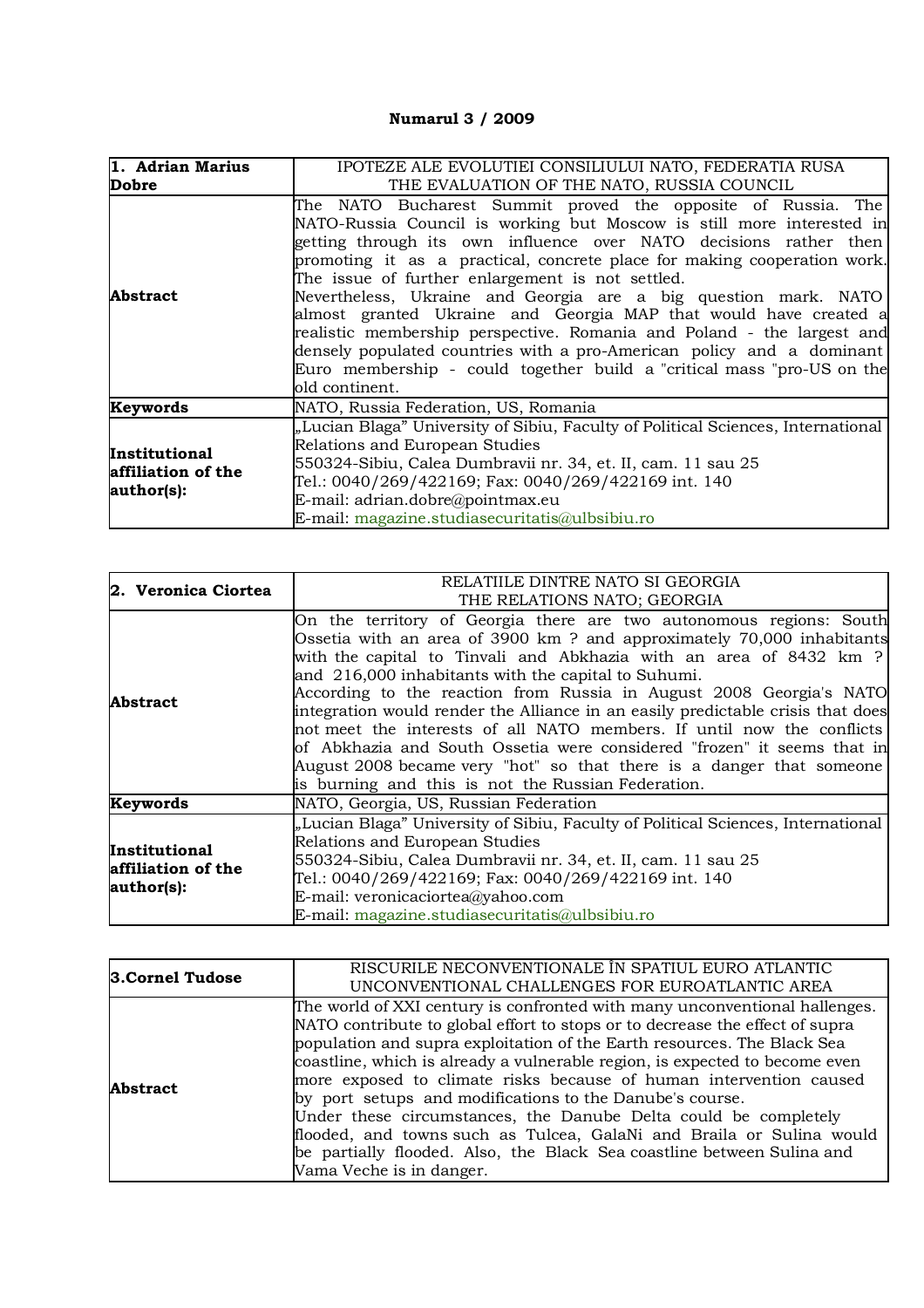| Keywords           | flood, desertification, food security, energy security |
|--------------------|--------------------------------------------------------|
| Institutional      | Facultatea de Geografie, Universitatea Bucuresti       |
| affiliation of the | magazine.studiasecuritatis@ulbsibiu.ro                 |
| author(s):         |                                                        |

| 4. Irinel Apostolescu | CORIDOARELE ENERGETICE SI NATO                                                   |
|-----------------------|----------------------------------------------------------------------------------|
|                       | THE ENERGY CORRIDORS AND NATO                                                    |
|                       | Providing resources and diversifying sources of supply are not problems to be    |
|                       | handled at NATO, it is important to recognize that the needs of global energy    |
|                       | consumption is likely to increase steadily in the next two decades and           |
| <b>Abstract</b>       | this increase is the same size for all members present in the Alliance.          |
|                       | Producing countries (especially those which are NATO members) argue              |
|                       | that there is no problem, while consuming countries (the majority                |
|                       | within the Alliance) fear of disruption in supply and political implications of  |
|                       | converging too great reliance on a single manufacturer or supplier.              |
| Keywords              | Security, energy needs, globalization, Nationalization                           |
|                       | "Lucian Blaga" University of Sibiu, Faculty of Political Sciences, International |
| Institutional         | Relations and European Studies                                                   |
| affiliation of the    | 550324-Sibiu, Calea Dumbravii nr. 34, et. II, cam. 11 sau 25                     |
| author(s):            | Tel.: 0040/269/422169; Fax: 0040/269/422169 int. 140                             |
|                       | E-mail: magazine.studiasecuritatis@ulbsibiu.ro                                   |

| 5. Catalin Andrus                                 | COMUNITATEA EURO-ATLANTICA ÎN CAUTAREA UNEI NOI IDENTITATI<br>THE EURO ATLANTIC COMMUNITY AND THE FUTURE                                                                                                                                                                                                                                                                                                                                                                      |
|---------------------------------------------------|-------------------------------------------------------------------------------------------------------------------------------------------------------------------------------------------------------------------------------------------------------------------------------------------------------------------------------------------------------------------------------------------------------------------------------------------------------------------------------|
| <b>Abstract</b>                                   | NATO has an important role in defending the old continent, but the<br>EU can in return build a credible and adjusted defense. EU can make a<br>contribution to NATO's neglect. And because the EU is not concerned<br>only the military but rather seeks a global approach to crisis<br>management.<br>The reform of the mechanisms of action, structures, geographic expansion or<br>the functional one represent obvious feature of the two international<br>organizations. |
| Keywords                                          | EU, NATO, reform of international organizations, cooperation, uropean<br>security                                                                                                                                                                                                                                                                                                                                                                                             |
| Institutional<br>affiliation of the<br>author(s): | Academia de Politie Alexandru Ioan Cuza<br>magazine.studiasecuritatis@ulbsibiu.ro                                                                                                                                                                                                                                                                                                                                                                                             |

|                 | CONSIDERATII PRIVIND PLANIFICAREA OPERATIILOR COMUNE                                                                                      |
|-----------------|-------------------------------------------------------------------------------------------------------------------------------------------|
| 6.Dan Burcuta   | EURO-ATLANTICE                                                                                                                            |
|                 | THE PLANNING OF OPERATIONS NATO-UE                                                                                                        |
|                 | Framework for NATOEU relations include arrangements for consultation and<br>cooperation between the two organizations on issues of common |
|                 | interests relating to security, defense and crisis management. Crises can                                                                 |
|                 | then be dealt with an appropriate military response and provide an effective                                                              |
|                 | management.                                                                                                                               |
| <b>Abstract</b> | As a crisis occurs, effective consultations are necessary, also total                                                                     |
|                 | cooperation and transparency to identify and take immediate decisions for                                                                 |
|                 | the most optimal response to military crisis to ensure an efficient                                                                       |
|                 | management crisis. Consultations would facilitate early discussions at the                                                                |
|                 | NATO level and any relevant decisions on the possible use of the Alliance's                                                               |
|                 | capabilities by the EU.                                                                                                                   |
| Keywords        | NATO, EU, strategic partnership, planning, crises                                                                                         |
| Institutional   | "Lucian Blaga" University of Sibiu, Faculty of Political Sciences, International                                                          |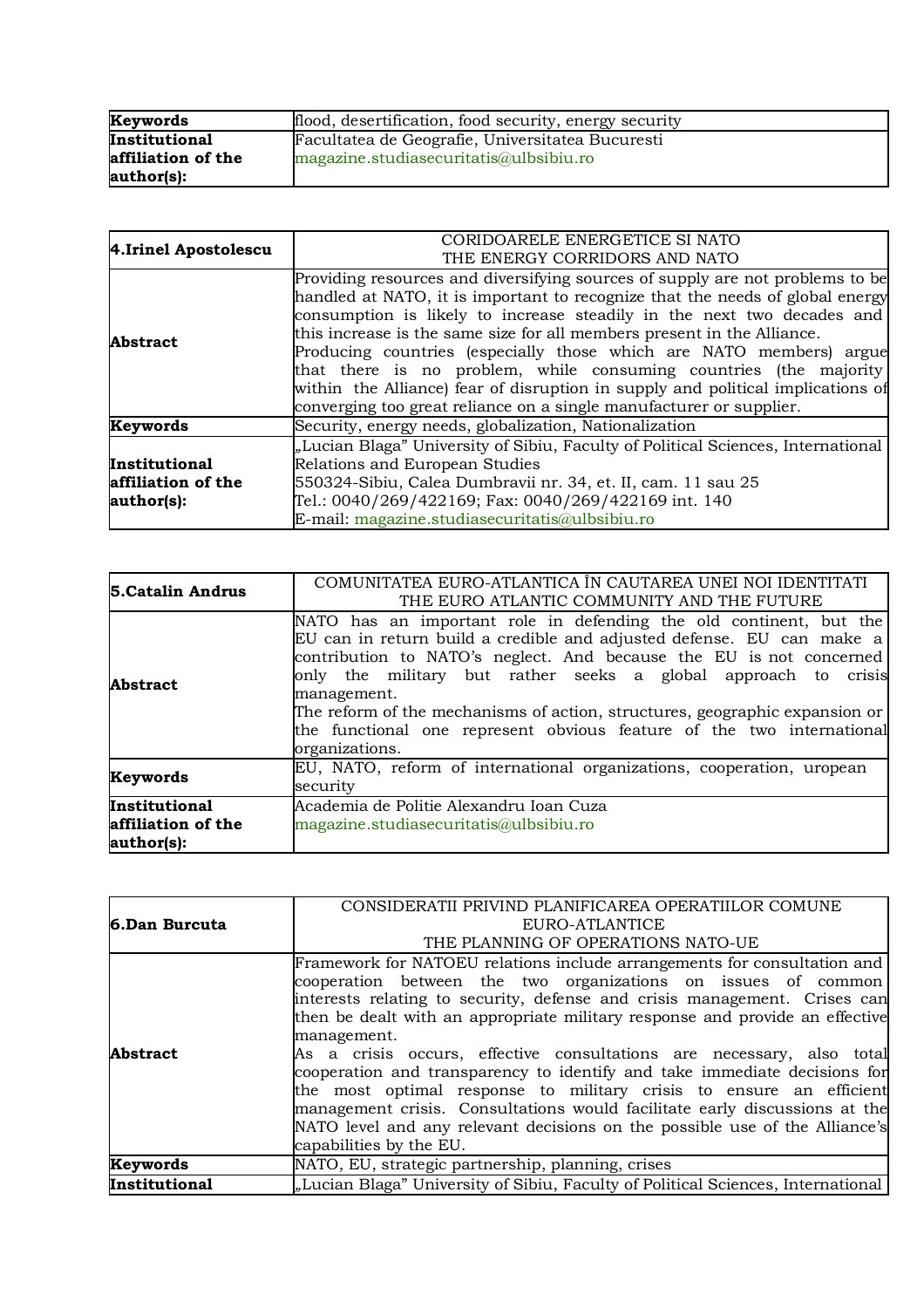| affiliation of the | Relations and European Studies                               |
|--------------------|--------------------------------------------------------------|
| author(s):         | 550324-Sibiu, Calea Dumbravii nr. 34, et. II, cam. 11 sau 25 |
|                    | Tel.: 0040/269/422169; Fax: 0040/269/422169 int. 140         |
|                    | E-mail: magazine.studiasecuritatis@ulbsibiu.ro               |

| 7.Gabriela Nestian                                       | 28 DE STATE MEMBRE NATO – MOMENTUL ÎNCHEIERII LARGIRII?<br>THE NATO EXPANSIONIS NOT SUITABLE                                                                                                                                                                                                                                                                                                                                                                                                                                                                                                                                                                                                                                                                                                                                 |
|----------------------------------------------------------|------------------------------------------------------------------------------------------------------------------------------------------------------------------------------------------------------------------------------------------------------------------------------------------------------------------------------------------------------------------------------------------------------------------------------------------------------------------------------------------------------------------------------------------------------------------------------------------------------------------------------------------------------------------------------------------------------------------------------------------------------------------------------------------------------------------------------|
| <b>Abstract</b>                                          | After maintaining a relatively steady structure since her foundation in<br>1949 until the end of the Cold War, NATO experienced a significant<br>enlargement in the last years. In fact, the number of NATO state members<br>increased from 17 in 1999 to 27 in 2007 with the access of 10 new<br>members that belonged to the former communist bloc in the past.<br>The access of Albania and Croatia is expected during the 2009<br>StrasbourgKehl summit, and five more candidates the Former<br>Yugoslav Republic of Macedonia, Georgia, Ukraine, Montenegro, and Bosnia<br>and Herzegovina xpect to start the accession procedures by the same time.<br>The present aper is an attempt to show that this pace of expansion is not<br>suitable, nd that now it is the time for consolidating the current<br>composition. |
| Keywords                                                 | NATO consolidation, Balkans countries, Georgia, Ukraine                                                                                                                                                                                                                                                                                                                                                                                                                                                                                                                                                                                                                                                                                                                                                                      |
| <b>Institutional</b><br>affiliation of the<br>author(s): | "Lucian Blaga" University of Sibiu, Faculty of Political Sciences, International<br>Relations and European Studies<br>550324-Sibiu, Calea Dumbravii nr. 34, et. II, cam. 11 sau 25<br>Tel.: 0040/269/422169; Fax: 0040/269/422169 int. 140<br>E-mail: magazine.studiasecuritatis@ulbsibiu.ro                                                                                                                                                                                                                                                                                                                                                                                                                                                                                                                                 |

| <b>8.Felician Farca</b>                           | TENSIUNILE RELATIILOR UE NATO<br>THE RELATIONS NATO UE                                                                                                                                                                                                                                                                                                                                                                                                                                                                                                                                                                                                                                                    |
|---------------------------------------------------|-----------------------------------------------------------------------------------------------------------------------------------------------------------------------------------------------------------------------------------------------------------------------------------------------------------------------------------------------------------------------------------------------------------------------------------------------------------------------------------------------------------------------------------------------------------------------------------------------------------------------------------------------------------------------------------------------------------|
| <b>Abstract</b>                                   | During the Second World War, when the soviet bear was still an ally (in the<br>struggle to defeat Germany and its allies), its expansionist feature and different<br>agenda became obvious and that is why there was a need to stop its advance<br>eastwards.<br>Nowadays, sixty years later, after Russia made the Warsaw Treaty ineffective,<br>and when the most of the European nations have been able to fulfill their dream<br>and be part of the European Union, the guarantor of the EU is facing a<br>big challenge: will the EU reinforce or disintegrate NATO? The European<br>political integration seems to become the greatest challenge to U.S.<br>influence in Europe since World War II. |
| Keywords                                          | NATO, Russia, UN, UE, Western European Union (WEU)                                                                                                                                                                                                                                                                                                                                                                                                                                                                                                                                                                                                                                                        |
| Institutional<br>affiliation of the<br>author(s): | "Lucian Blaga" University of Sibiu, Faculty of Political Sciences, International<br>Relations and European Studies<br>550324-Sibiu, Calea Dumbravii nr. 34, et. II, cam. 11 sau 25<br>Tel.: 0040/269/422169; Fax: 0040/269/422169 int. 140<br>E-mail farcasfelician@yahoo.com<br>E-mail: magazine.studiasecuritatis@ulbsibiu.ro                                                                                                                                                                                                                                                                                                                                                                           |

| 9.Sorin Grecu   | TRIUNGHIUL NATO, FEDERATIA RUSA, CHINA                                     |
|-----------------|----------------------------------------------------------------------------|
|                 | THE RELATIONS NATO, RUSSIA FEDERATION, CHINA                               |
| <b>Abstract</b> | The end of the Cold War was a significant moment for the North Atlantic    |
|                 | Alliance, as it marked the departure point for NATO's transformation.      |
|                 | The Alliance had to evolve and transform itself in accordance with the     |
|                 | dynamics of the security environment. Building partnerships was part of    |
|                 | its evolving process into the last decade of the '90s and beginning of the |
|                 | new century. Moving towards "new members, new missions, new capabilities   |